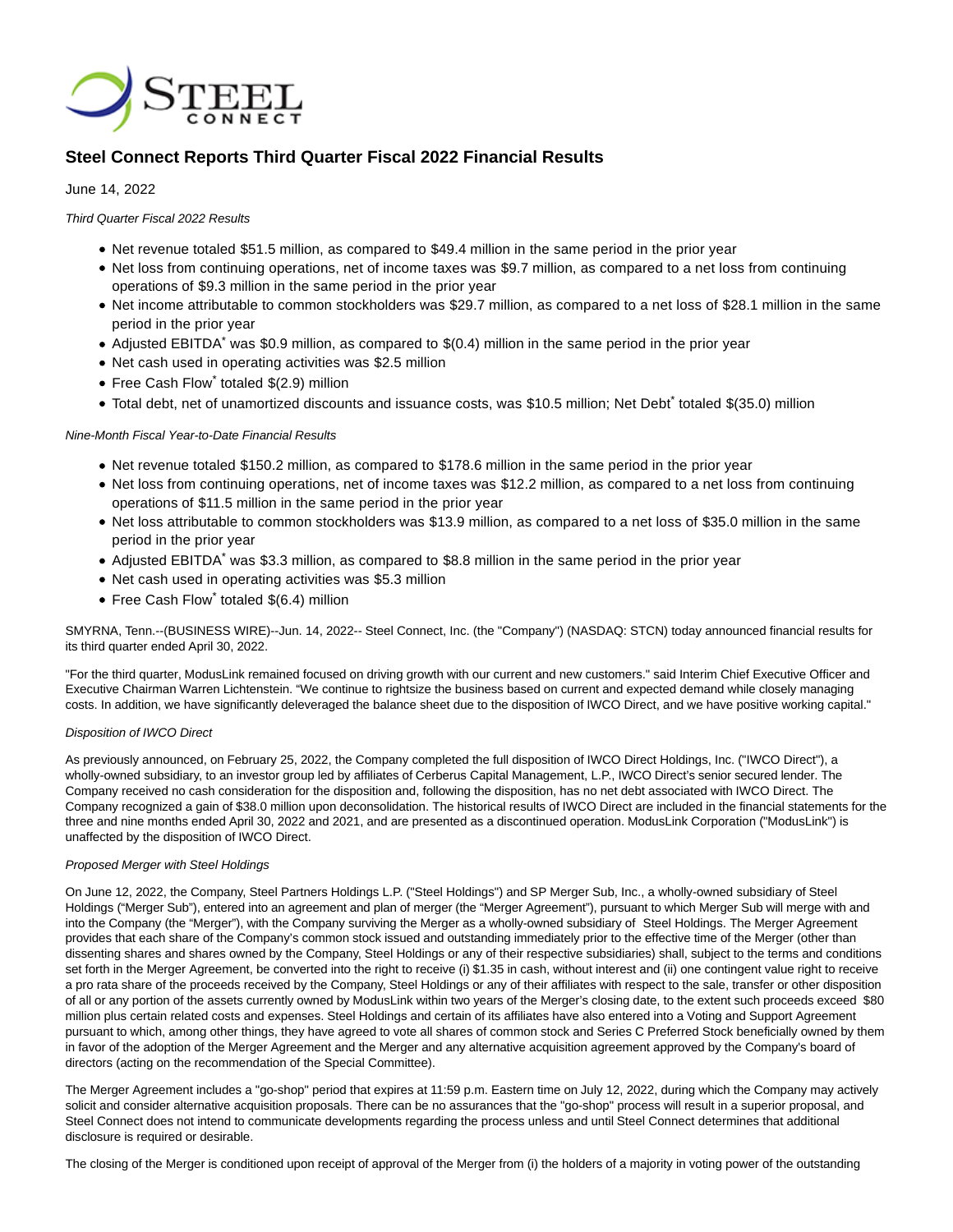shares of common stock and Series C Preferred Stock of the Company (voting on an as converted to shares of common stock basis), voting together as a single class, (ii) a majority of the outstanding shares of common stock of the Company not owned, directly or indirectly, by Steel Holdings, its affiliates and related parties, and any other officers or directors of the Company and (iii) the holders of a majority of the outstanding shares of Series C Preferred Stock of the Company, voting as a separate class, as well as other customary closing conditions. Accordingly, there can be no assurance that the Company will be able to complete the Merger on the expected timeline or at all. Subject to the satisfaction of all of the conditions to closing, including the receipt of the separate stockholder approvals, the Merger is expected to close in the second half of 2022.

The board of directors of the Company (the "Company Board"), acting on the unanimous recommendation of the special committee of the Company Board (the "Special Committee"), and the Board of Directors of Steel Partner Holdings GP Inc., the general partner of Steel Holdings, approved the Merger Agreement and the transactions contemplated by the Merger Agreement (such transactions, collectively, the "Transactions") and resolved to recommend the stockholders adopt the Merger Agreement and approve the Transactions. The Special Committee, which is comprised solely of independent and disinterested directors of the Company who are unaffiliated with Steel Holdings, exclusively negotiated the terms of the Merger Agreement with Steel Holdings, with the assistance of its independent financial and legal advisors.

#### **Results of Operations**

The financial information and discussion that follows below are for the Company's operations.

|                                                       | <b>Three Months Ended</b> |           |           | <b>Nine Months Ended</b> |           |   |           |               |  |
|-------------------------------------------------------|---------------------------|-----------|-----------|--------------------------|-----------|---|-----------|---------------|--|
|                                                       |                           | April 30, |           | April 30,                |           |   |           |               |  |
|                                                       | 2022                      |           | 2021      |                          | 2022      |   | 2021      |               |  |
|                                                       | (in thousands)            |           |           |                          |           |   |           |               |  |
| Net revenue                                           | \$51,548                  |           | \$49,434  |                          | \$150,223 |   | \$178,552 |               |  |
| Net loss from continuing operations                   | (9,695)                   |           | (9,294)   |                          | (12, 163) |   | (11, 481) |               |  |
| Net income (loss) attributable to common stockholders | 29,663                    |           | (28, 148) |                          | (13,882)  |   | (34,962)  |               |  |
| Adjusted EBITDA*                                      | 938                       |           | (378)     | $\rightarrow$            | 3,318     |   | 8,799     |               |  |
| Adjusted EBITDA margin <sup>*</sup>                   | 1.8                       | %         | (0.8)     | $\frac{9}{6}$            | 2.2       | % | 4.9       | %             |  |
| Net cash (used in) provided by operating activities   | (2,544)                   |           | 5,285     |                          | (5,267)   |   | (4,963)   | $\rightarrow$ |  |
| Additions to property and equipment                   | 316                       |           | 220       |                          | 1,142     |   | 902       |               |  |
| Free cash flow <sup>®</sup>                           | (2,860)                   |           | 5,065     |                          | (6, 409)  |   | (5,865)   |               |  |

\* See reconciliations of these non-GAAP measurements to the most directly comparable GAAP measures included in the financial tables. See also "Note Regarding Use of Non-GAAP Financial Measurements" below for the definitions of these non-GAAP measures.

#### **Comparison of the Third Quarter and Nine Months Ended April 30, 2022 and 2021**

|                              | Three Months Ended April 30, |                     |                        | Nine Months Ended April 30, |           |             |               |  |  |  |  |
|------------------------------|------------------------------|---------------------|------------------------|-----------------------------|-----------|-------------|---------------|--|--|--|--|
|                              | 2022                         | Fav (Unfav)<br>2021 |                        | 2022                        | 2021      | Fav (Unfav) |               |  |  |  |  |
| (unaudited, \$ in thousands) |                              |                     |                        |                             |           |             |               |  |  |  |  |
| Net revenue                  | \$51.548                     | \$49,434            | 4.3                    | % \$150,223                 | \$178.552 | (15.9)      | $\frac{9}{6}$ |  |  |  |  |
| Cost of revenue              | (42, 303)                    | (39,531)            | (7.0)<br>$\frac{9}{6}$ | (120, 672)                  | (139,262) | 13.3        | %             |  |  |  |  |
| Gross profit                 | 9,245                        | 9,903               |                        | 29,551                      | 39,290    |             |               |  |  |  |  |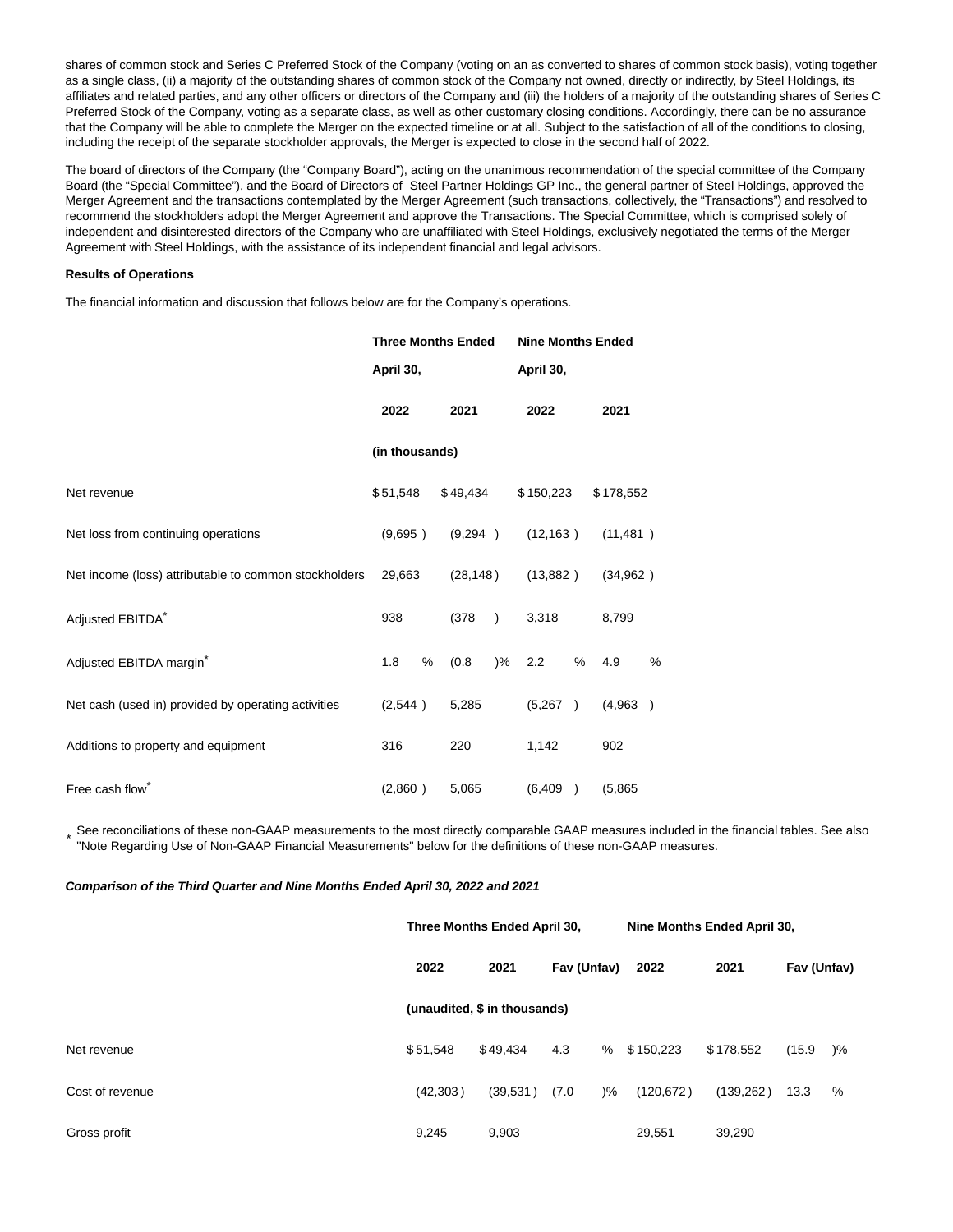| Gross margin percentage                                            | 17.9       | % | 20.0       | % |           |               | 19.7        | $\%$          | 22.0        | % |        |        |
|--------------------------------------------------------------------|------------|---|------------|---|-----------|---------------|-------------|---------------|-------------|---|--------|--------|
| Selling, general and administrative                                | (9,214)    |   | (12, 417)  |   | 25.8      | %             | (28, 899)   | $\rightarrow$ | (36, 754)   |   | 21.4   | %      |
| Interest income (expense), net                                     | (845)      |   | (618)      |   | (36.7     | $)\%$         | (2,350)     |               | (1,903)     |   | (23.5) | )%     |
| Other gains (losses), net                                          | 2,151      |   | 153        |   | 1,305.9 % |               | 1,605       |               | (3,990)     |   | 140.2  | %      |
| Income (loss) from continuing operations before income taxes 1,337 |            |   | (2,979)    |   |           |               | (93)        |               | (3,357)     |   |        |        |
| Income tax expense                                                 | (11,032)   |   | (6, 315)   |   | (74.7)    | $\frac{9}{6}$ | (12,070)    |               | (8, 124)    |   | (48.6) | $) \%$ |
| Net loss from continuing operations                                | \$ (9,695) |   | \$ (9,294) |   |           |               | \$(12, 163) |               | \$(11, 481) |   |        |        |

#### **Net Revenue**

Net revenue from continuing operations for the third quarter increased \$2.1 million, or 4.3%, as compared to the same period in the prior year. This increase in net revenue was primarily driven by higher volume associated with clients in the computing and consumer electronics markets.

Net revenue from continuing operations for the nine months ended April 30, 2022 decreased \$28.3 million, or 15.9%, as compared to the same period in the prior year, primarily due to lower volume associated with clients in the computing and consumer electronics markets, which have been negatively impacted by global market shortage of semiconductor and other electrical component supplies.

#### **Cost of Revenue**

Cost of revenue from continuing operations for the third quarter increased \$2.8 million, or 7.0%, as compared to the same period in the prior year, primarily due to increased material and labor costs from higher sales volume. The Company's gross margin percentage decreased by 210 basis points to 17.9%, as compared to 20.0% for the same period in the prior year, primarily due to higher labor and material costs, not completely offset by the higher revenues.

Cost of revenue from continuing operations for the nine months ended April 30, 2022 decreased \$18.6 million, or 13.3%, as compared to the same period in the prior year, primarily due to decreased material and labor costs from lower sales volume associated with clients in the computing and consumer electronics markets. The Company's gross margin percentage decreased by 230 basis points to 19.7%, as compared to 22.0% for the same period in the prior year, primarily due to lower revenues and higher labor costs.

#### **Selling, General and Administrative**

Selling, general and administrative ("SG&A") expenses for the third quarter decreased \$3.2 million, or 25.8%, as compared to the same period in the prior year. The decrease in SG&A expenses is primarily due to lower costs associated with the information technology function for the Supply Chain segment.

SG&A expenses for the nine months ended April 30, 2022 decreased \$7.9 million, or 21.4%, as compared to the same period in the prior year. SG&A expenses for the Supply Chain segment decreased primarily due to lower costs associated with the information technology function. Corporate-level activity decreased primarily due to a decrease in professional fees and employee related costs.

#### **Interest Expense**

Total interest expense during the three and nine months ended April 30, 2022 did not change significantly as compared to the same period in the prior year.

#### **All Other Expenses, Net**

All other expenses, net are primarily composed of foreign exchange gains and losses. The Company recorded \$2.2 million and \$0.2 million of foreign exchange gains during the three months ended April 30, 2022 and 2021, respectively. The Company recorded \$1.6 million of foreign exchange gains and \$4.0 million of foreign exchange losses during the nine months ended April 30, 2022 and 2021, respectively.

#### **Income Tax Expense**

Income tax expense for the third quarter increased \$4.7 million as compared to the same period in the prior year and for the nine months increased \$3.9 million as compared to the same period in the prior year. These increases are primarily due to the income tax expense associated with an increase in the valuation allowance recorded on deferred tax assets as a result of the IWCO Direct disposal during the three months ended April 30, 2022.

#### **Loss From Continuing Operations, Net of Income Tax**

Loss from continuing operations, net of income tax for the third quarter increased \$0.4 million, as compared to the same period in the prior year. The increase in loss from continuing operations, net of income tax is primarily due to the increase in income taxes, partially offset by an increase in operating income.

Loss from continuing operations, net of income taxes for the nine months increased \$0.7 million, as compared to the same period in the prior year. The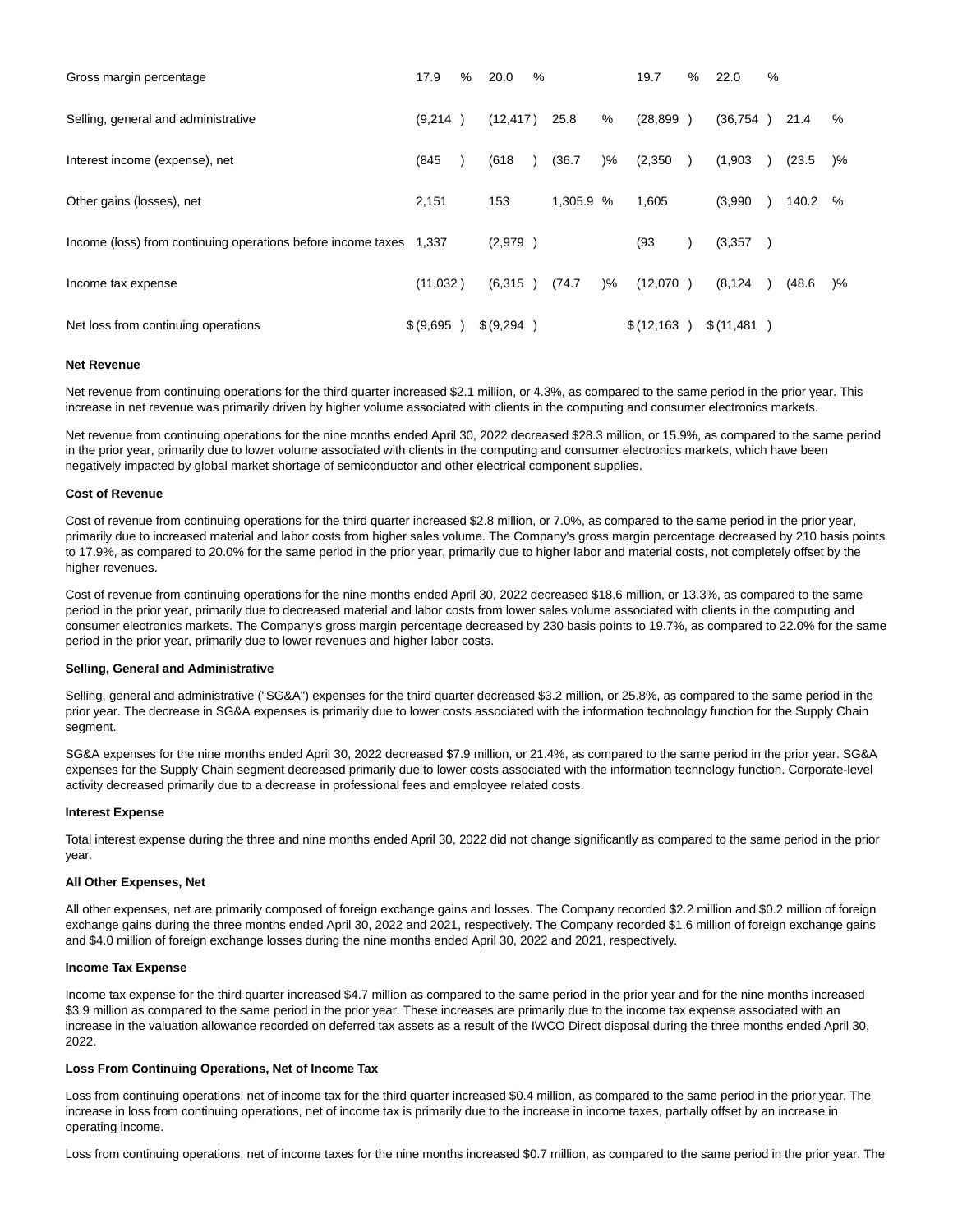increase in loss from continuing operations, net of income tax is primarily due to the increase in income taxes, partially offset by an increase in foreign exchange gains and an increase in operating income.

#### **Additions to Property and Equipment (Capital Expenditures)**

Capital expenditures for the third quarter totaled \$0.3 million, or 0.6% of net revenue, as compared to \$0.2 million, or 0.5% of net revenue, for the same period in the prior year. Capital expenditures for the nine months totaled \$1.1 million, or 0.8% of net revenue, as compared to \$0.9 million, or 0.5% of net revenue, for the same period in the prior year. The increase was primarily due to reduced capital spending in the prior year as the result of the COVID-19 pandemic.

#### **Adjusted EBITDA**

Adjusted EBITDA increased \$1.3 million for the third quarter as compared to the same period in the prior year, primarily due to reduced operating expenses. Adjusted EBITDA decreased \$5.5 million, or 62.3%, for the nine months as compared to the same period in the prior year, primarily due to reduced gross profit.

#### **Liquidity and Capital Resources**

As of April 30, 2022, the Company had cash and cash equivalents of \$49.9 million and ModusLink had readily available borrowing capacity of \$12.2 million under its revolving credit facility with Umpqua Bank.

As of April 30, 2022, total debt outstanding, net of unamortized discounts and issuance costs, was \$10.5 million, which was comprised of \$14.9 million outstanding on the 7.50% Convertible Senior Note due March 1, 2024, less unamortized discounts and issuance costs.

#### **About Steel Connect, Inc.**

Steel Connect, Inc. is a holding company whose wholly-owned subsidiary, ModusLink Corporation, serves the supply chain management market.

ModusLink is an end-to-end global supply chain solutions and e-commerce provider serving clients in markets such as consumer electronics, communications, computing, medical devices, software and retail. ModusLink designs and executes critical elements in its clients' global supply chains to improve speed to market, product customization, flexibility, cost, quality and service. These benefits are delivered through a combination of industry expertise, innovative service solutions, and integrated operations, proven business processes, an expansive global footprint and world-class technology. ModusLink also produces and licenses an entitlement management solution powered by its enterprise-class Poetic software, which offers a complete solution for activation, provisioning, entitlement subscription, and data collection from physical goods (connected products) and digital products. ModusLink has an integrated network of strategically located facilities in various countries, including numerous sites throughout North America, Europe and Asia.

#### **– Financial Tables Follow –**

#### **Steel Connect, Inc. and Subsidiaries**

#### **Condensed Consolidated Balance Sheets**

**(in thousands)**

|                                           | April 30,   | <b>July 31,</b> |
|-------------------------------------------|-------------|-----------------|
|                                           | 2022        | 2021            |
|                                           | (unaudited) |                 |
| Assets:                                   |             |                 |
| Cash and cash equivalents                 | \$49,914    | \$58,117        |
| Accounts receivable, trade, net           | 43,932      | 36,547          |
| Inventories, net                          | 9,837       | 9,043           |
| Funds held for clients                    | 7,580       | 8,212           |
| Prepaid expenses and other current assets | 4,331       | 4,958           |
| Current assets of discontinued operations |             | 96,522          |
| <b>Total current assets</b>               | 115,594     | 213,399         |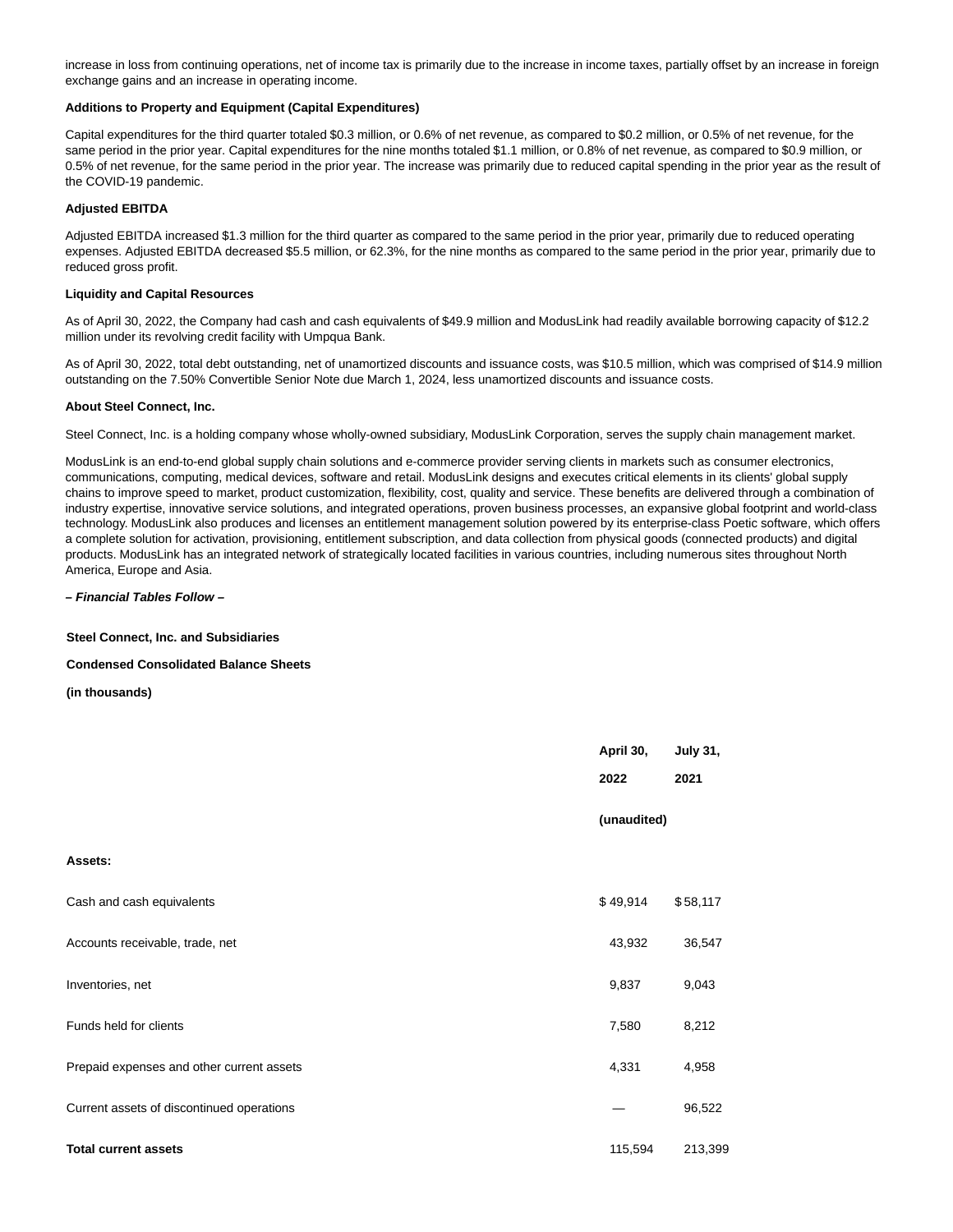| Property and equipment, net                 | 3,768     | 4,616     |
|---------------------------------------------|-----------|-----------|
| Operating lease right-of-use assets         | 21,814    | 18,253    |
| Other assets                                | 6,123     | 5,692     |
| Long-term assets of discontinued operations |           | 434,421   |
| <b>Total assets</b>                         | \$147,299 | \$676,381 |

### **Liabilities:**

| Accounts payable                                 | \$32,355              | \$29,829 |
|--------------------------------------------------|-----------------------|----------|
| Accrued expenses                                 | 29,406                | 32,653   |
| Funds held for clients                           | 7,580                 | 8,212    |
| Current lease obligations                        | 7,613                 | 9,643    |
| Other current liabilities                        | 15,208                | 14,264   |
| Current liabilities of discontinued operations   |                       | 123,392  |
| <b>Total current liabilities</b>                 | 92,162                | 217,993  |
| Convertible note payable                         | 10,572                | 9,343    |
| Long-term lease obligations                      | 14,119                | 8,719    |
| Other long-term liabilities                      | 4,693                 | 3,863    |
| Long-term liabilities of discontinued operations |                       | 395,071  |
| Total long-term liabilities                      | 29,384                | 416,996  |
| <b>Total liabilities</b>                         | 121,546               | 634,989  |
|                                                  |                       |          |
| Contingently redeemable preferred stock          | 35,180                | 35,180   |
|                                                  |                       |          |
| Total stockholders' (deficit) equity             | (9, 427)<br>$\lambda$ | 6,212    |

**Total liabilities, contingently redeemable preferred stock and stockholders' (deficit) equity** \$ 147,299 \$ 676,381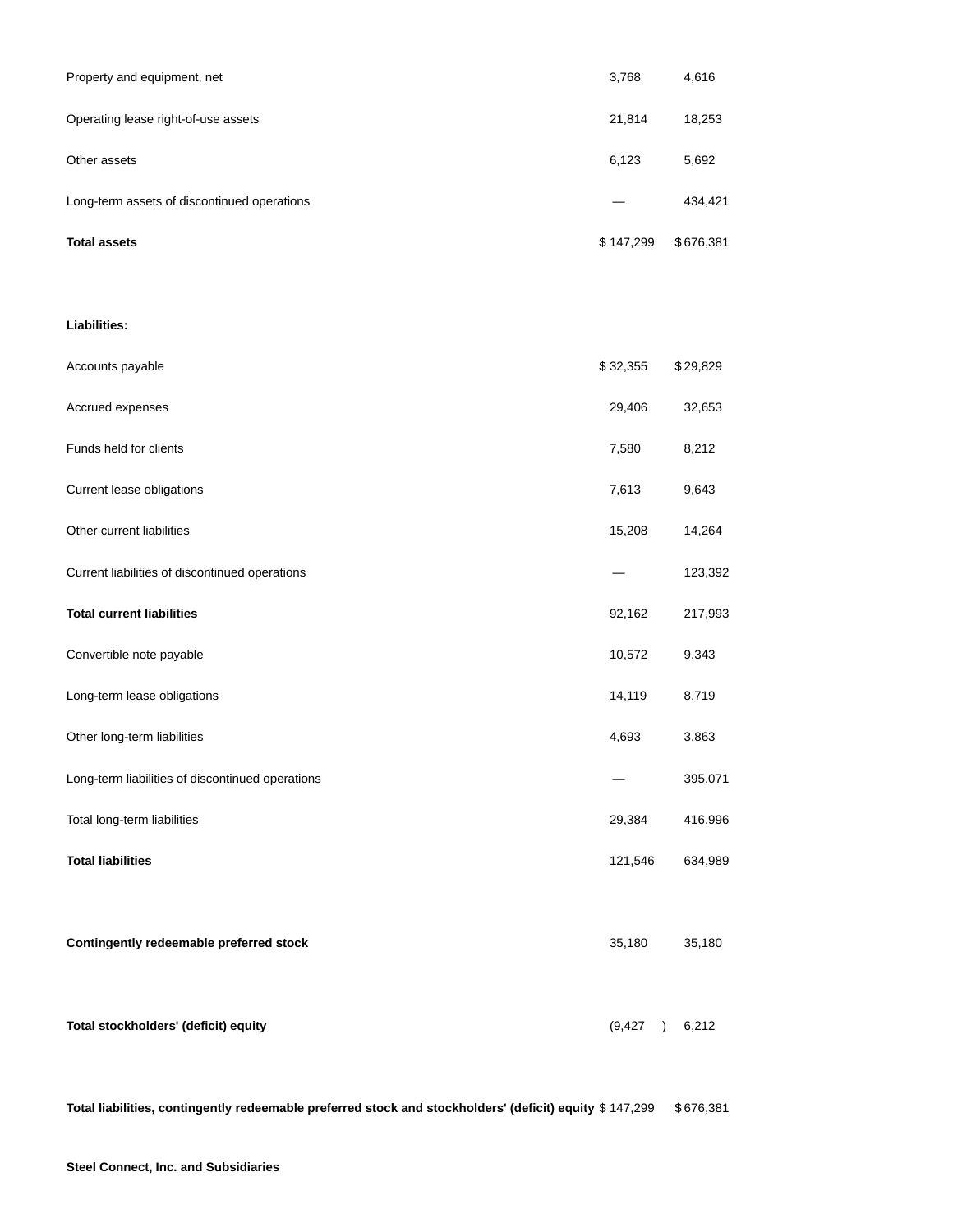### **Condensed Consolidated Statements of Operations**

## **(in thousands, except per share amounts)**

## **(unaudited)**

|                                                              |                       |                    | Three Months Ended Nine Months Ended |                                     |  |  |  |
|--------------------------------------------------------------|-----------------------|--------------------|--------------------------------------|-------------------------------------|--|--|--|
|                                                              | April 30,             |                    | April 30,                            |                                     |  |  |  |
|                                                              | 2022                  | 2021               | 2022                                 | 2021                                |  |  |  |
| Net revenue                                                  | \$51,548              | \$49,434           | \$150,223                            | \$178,552                           |  |  |  |
| Cost of revenue                                              | 42,303                | 39,531             | 120,672                              | 139,262                             |  |  |  |
| <b>Gross profit</b>                                          | 9,245                 | 9,903              | 29,551                               | 39,290                              |  |  |  |
| <b>Operating expenses:</b>                                   |                       |                    |                                      |                                     |  |  |  |
| Selling, general and administrative                          | 9,214                 | 12,417             | 28,899                               | 36,754                              |  |  |  |
| Total operating expenses                                     | 9,214                 | 12,417             | 28,899                               | 36,754                              |  |  |  |
| <b>Operating income (loss)</b>                               | 31                    | (2,514)            | 652                                  | 2,536                               |  |  |  |
| Other income (expense):                                      |                       |                    |                                      |                                     |  |  |  |
| Interest income                                              | 3                     | 1                  | 9                                    | 10                                  |  |  |  |
| Interest expense                                             | (848)<br>$\lambda$    | (619)<br>$\lambda$ | (2,359)                              | (1,913)                             |  |  |  |
| Other gains (losses), net                                    | 2,151                 | 153                | 1,605                                | (3,990)                             |  |  |  |
| Total other income (expense), net                            | 1,306                 | (465)<br>$\lambda$ | (745)<br>$\lambda$                   | (5,893)                             |  |  |  |
| Income (loss) from continuing operations before income taxes | 1,337                 | (2,979)            | (93)<br>$\lambda$                    | (3,357)                             |  |  |  |
| Income tax expense                                           | 11,032                | 6,315              | 12,070                               | 8,124                               |  |  |  |
| Loss from continuing operations, after income taxes          | (9,695)               |                    |                                      | $(9,294)$ $(12,163)$ $(11,481)$     |  |  |  |
| Income (loss) from discontinued operations, net of tax       | 39,895                | (18, 335)          | (108)<br>$\lambda$                   | (21, 895)                           |  |  |  |
| Net income (loss)                                            | 30,200                | (27, 629)          | (12, 271)                            | (33,376)                            |  |  |  |
| Less: Preferred dividends on redeemable preferred stock      | (537<br>$\rightarrow$ | (519)<br>$\lambda$ | (1,611)                              | (1,586)                             |  |  |  |
| Net income (loss) attributable to common stockholders        | \$29,663              |                    |                                      | \$(28,148) \$((13,882) \$((34,962)) |  |  |  |

Basic and diluted net income (loss) per share attributable to common stockholders: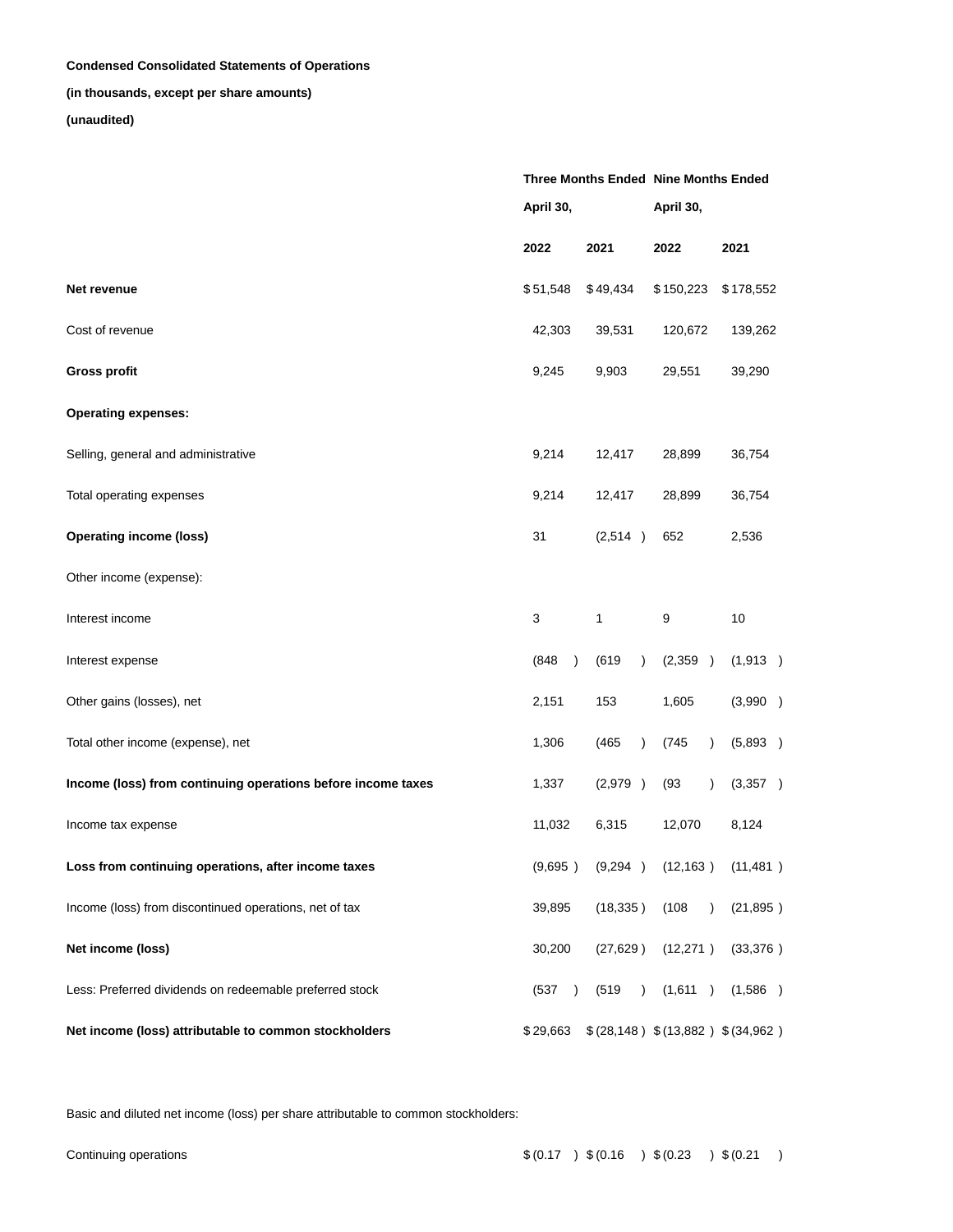| Discontinued operations                                                    | \$0.67                   | \$ (0.29) | $)$ \$0.00 | \$ (0.35) | $\mathcal{E}$ |
|----------------------------------------------------------------------------|--------------------------|-----------|------------|-----------|---------------|
| Net income (loss) attributable to common stockholders                      | \$0.50                   | \$(0.45)  | 3(0.23)    | 3(0.56)   | $\mathcal{E}$ |
|                                                                            |                          |           |            |           |               |
| Weighted average common shares used in:                                    |                          |           |            |           |               |
| Basic and diluted earnings (loss) per share                                | 59,853                   | 62,263    | 59,961     | 61,898    |               |
| Steel Connect, Inc. and Subsidiaries                                       |                          |           |            |           |               |
| <b>Condensed Consolidated Statements of Cash Flows</b>                     |                          |           |            |           |               |
| (in thousands)                                                             |                          |           |            |           |               |
| (unaudited)                                                                |                          |           |            |           |               |
|                                                                            | <b>Nine Months Ended</b> |           |            |           |               |
|                                                                            | April 30,                |           |            |           |               |
|                                                                            | 2022                     | 2021      |            |           |               |
| Cash flows from operating activities:                                      |                          |           |            |           |               |
| Net loss                                                                   | \$(12,271) \$(33,376)    |           |            |           |               |
| Loss from discontinued operations, net of tax                              | 108                      | 21,895    |            |           |               |
| Loss from continuing operations                                            | (12, 163)                | (11, 481) |            |           |               |
| Adjustments to reconcile net loss to cash flows from operating activities: |                          |           |            |           |               |
| Depreciation                                                               | 1,698                    | 2,620     |            |           |               |
| Amortization of deferred financing costs                                   | 102                      | 103       |            |           |               |
| Accretion of debt discount                                                 | 1,229                    | 930       |            |           |               |
| Share-based compensation                                                   | 519                      | 443       |            |           |               |
| Non-cash lease expense                                                     | 7,083                    | 7,505     |            |           |               |
| Other (gains) losses, net                                                  | (1,605)                  | 5,605     |            |           |               |
| Changes in operating assets and liabilities:                               |                          |           |            |           |               |
| Accounts receivable, net                                                   | (8,786)                  | 14,247    |            |           |               |
| Inventories, net                                                           | (1,291)                  | 1,671     |            |           |               |
| Prepaid expenses and other current assets                                  | 240                      | 37        |            |           |               |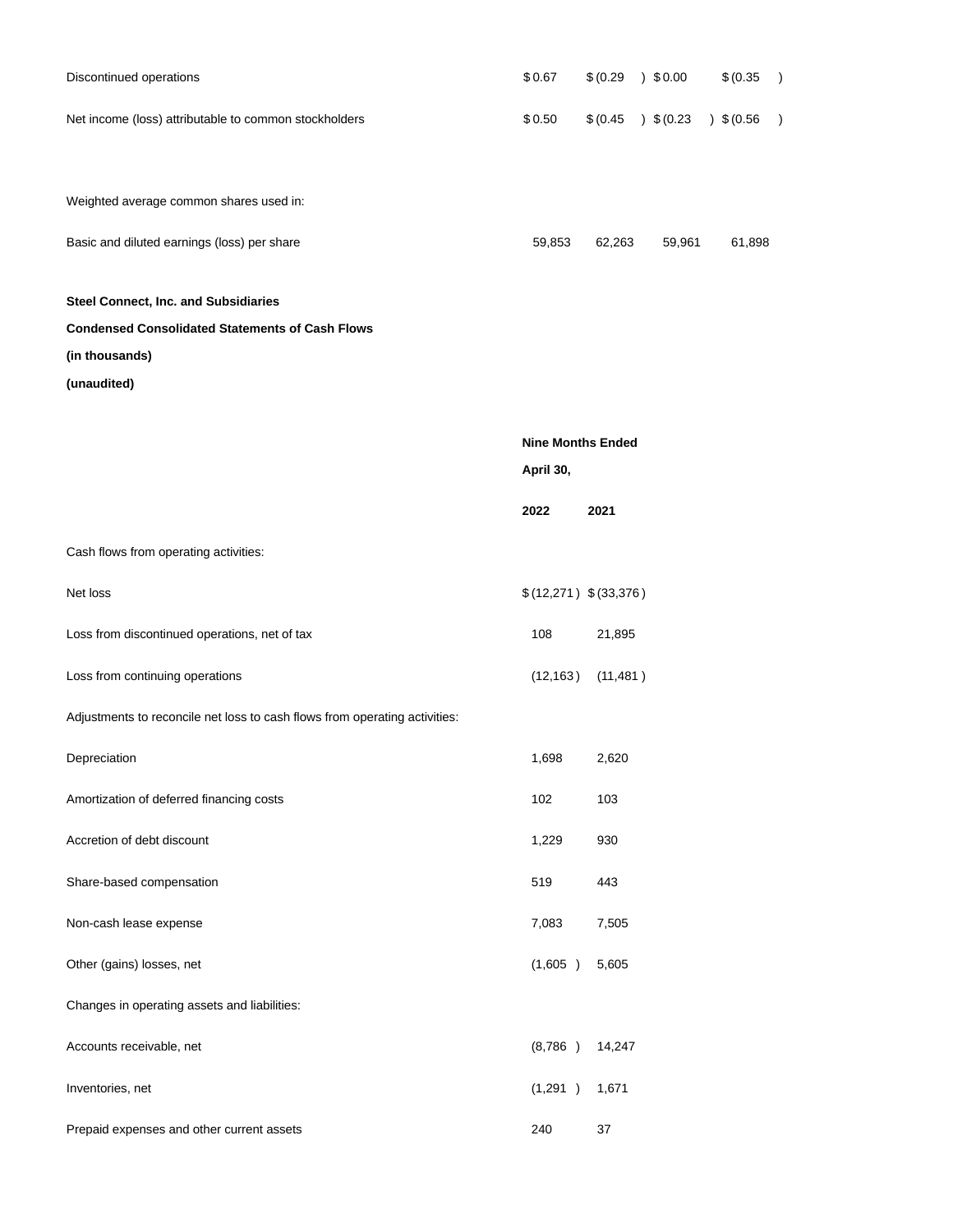| Accounts payable and accrued expenses                                             | 2,076                |               | (20, 556) |           |
|-----------------------------------------------------------------------------------|----------------------|---------------|-----------|-----------|
| Refundable and accrued income taxes, net                                          | 142                  |               | 11,458    |           |
| Other assets and liabilities                                                      | 5,489                |               | (17, 545) |           |
| Net cash used in operating activities of continuing operations                    | (5,267)              |               | (4,963)   |           |
| Cash flows from investing activities:                                             |                      |               |           |           |
| Additions of property and equipment                                               | (1, 142)             |               | (902)     | $\lambda$ |
| Proceeds from the disposition of property and equipment                           |                      |               | 69        |           |
| Net cash used in investing activities of continuing operations                    | (1, 142)             |               | (833)     | $\lambda$ |
| Cash flows from financing activities:                                             |                      |               |           |           |
| Preferred dividend payments                                                       | (1,598)              |               | (1,586)   |           |
| Repayments on capital lease obligations                                           | (54                  | $\mathcal{L}$ | (52)      | $\lambda$ |
| Proceeds from issuance of common stock                                            |                      |               | 4         |           |
| Net cash used in financing activities of continuing operations                    | (1,652)              |               | (1,634)   |           |
| Net effect of exchange rate changes on cash, cash equivalents and restricted cash | (774                 | $\lambda$     | 746       |           |
| Net decrease in cash, cash equivalents and restricted cash                        | (8,835)              |               | (6,684)   |           |
| Cash, cash equivalents and restricted cash, beginning of period                   | 66,329               |               | 77,071    |           |
| Cash, cash equivalents and restricted cash, end of period                         | \$57,494             |               | \$70,387  |           |
| Cash and cash equivalents of continuing operations, end of period                 | \$49,914             |               | \$61,990  |           |
| Funds held for clients, end of period                                             | 7,580                |               | 8,397     |           |
| Cash, cash equivalents and restricted cash, end of period                         | \$57,494             |               | \$70,387  |           |
| Cash flows from discontinued operations:                                          |                      |               |           |           |
| Operating activities                                                              | \$ (6,738 ) \$25,975 |               |           |           |
| Investing activities                                                              | 625                  |               | (1,812)   |           |
| Financing activities                                                              | 4,230                |               | (6, 142)  |           |
| Net cash (used in) provided by discontinued operations                            | \$(1,883) \$18,021   |               |           |           |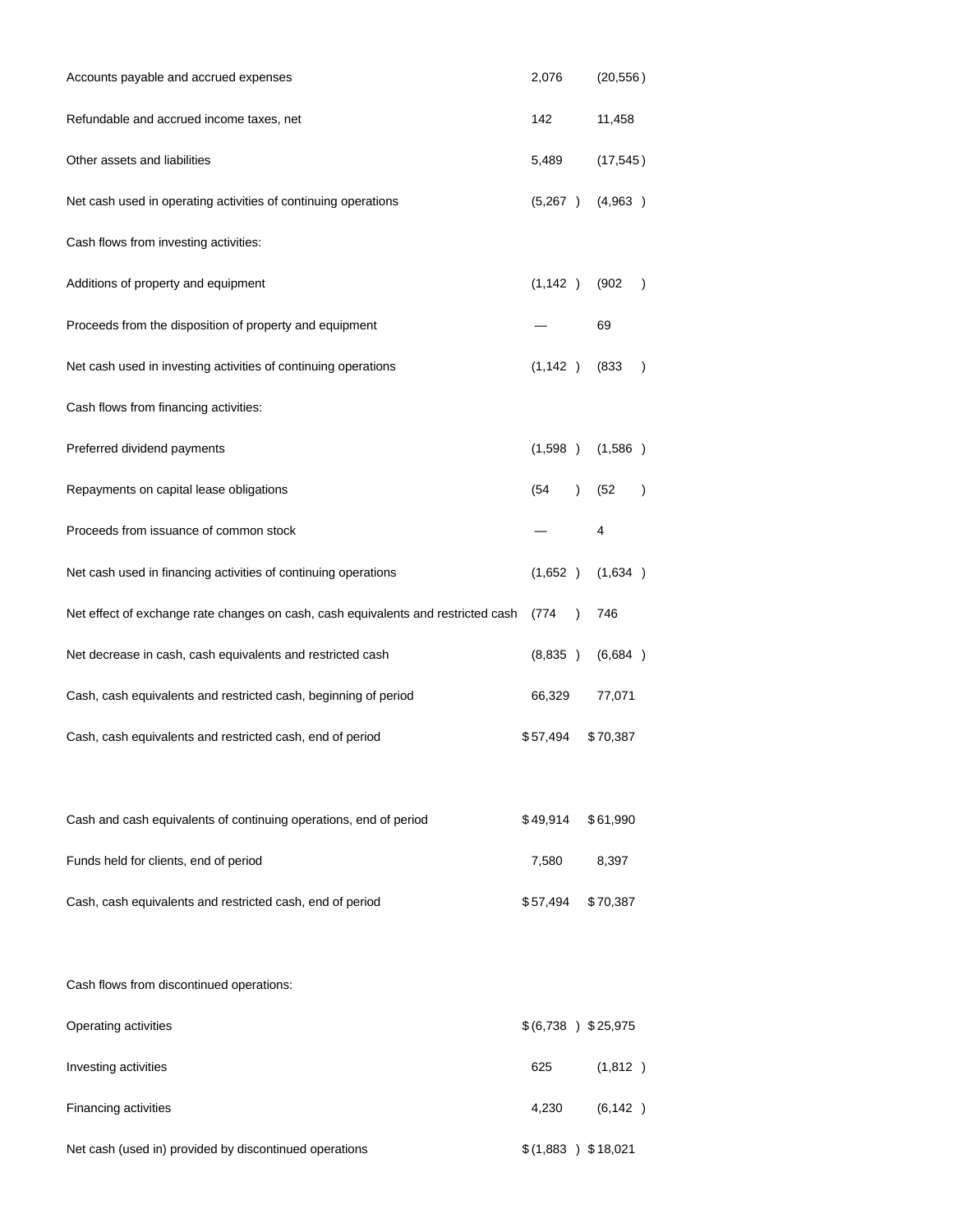## **Steel Connect, Inc. and Subsidiaries**

### **Segment Data**

## **(in thousands)**

## **(unaudited)**

|                                       |              |                    | <b>Three Months Ended Nine Months Ended</b> |                                       |  |  |  |  |
|---------------------------------------|--------------|--------------------|---------------------------------------------|---------------------------------------|--|--|--|--|
|                                       | April 30,    |                    | April 30,                                   |                                       |  |  |  |  |
|                                       | 2022<br>2021 |                    | 2022                                        | 2021                                  |  |  |  |  |
| Net revenue:                          |              |                    |                                             |                                       |  |  |  |  |
| Supply Chain                          | 51,548       | 49,434             | 150,223                                     | 178,552                               |  |  |  |  |
|                                       | \$51,548     | \$49,434           | \$150,223                                   | \$178,552                             |  |  |  |  |
| Operating income (loss):              |              |                    |                                             |                                       |  |  |  |  |
| Supply Chain                          | 1,548        | (534)<br>$\lambda$ | 5,894                                       | 9,574                                 |  |  |  |  |
| Total segment operating (loss) income | 1,548        | (534)<br>$\lambda$ | 5,894                                       | 9,574                                 |  |  |  |  |
| Corporate-level activity              | (1,517)      | (1,980)            | (5,242)                                     | (7,038)<br>$\rightarrow$              |  |  |  |  |
| Total operating (loss) income         | 31           | (2,514)            | 652                                         | 2,536                                 |  |  |  |  |
| Total other income (expense)          | 1,306        | (465)<br>$\lambda$ | (745<br>$\lambda$                           | (5,893)<br>$\lambda$                  |  |  |  |  |
| Income (loss) before income taxes     | \$1,337      | $$(2,979)$ \$(93)  |                                             | $\frac{1}{2}$ \$ (3,357)<br>$\lambda$ |  |  |  |  |

**Steel Connect, Inc. and Subsidiaries**

## **Reconciliation of Non-GAAP Measures to GAAP Measures**

**(in thousands)**

**(unaudited)**

## **EBITDA and Adjusted EBITDA Reconciliations:**

|                                              |           |      | Three Months Ended Nine Months Ended |      |  |  |
|----------------------------------------------|-----------|------|--------------------------------------|------|--|--|
|                                              | April 30, |      | April 30,                            |      |  |  |
|                                              | 2022      | 2021 | 2022                                 | 2021 |  |  |
| Net income (loss) from continuing operations | \$(9,695) |      | $$(9,294)$ $$(12,163)$ $$(11,481)$   |      |  |  |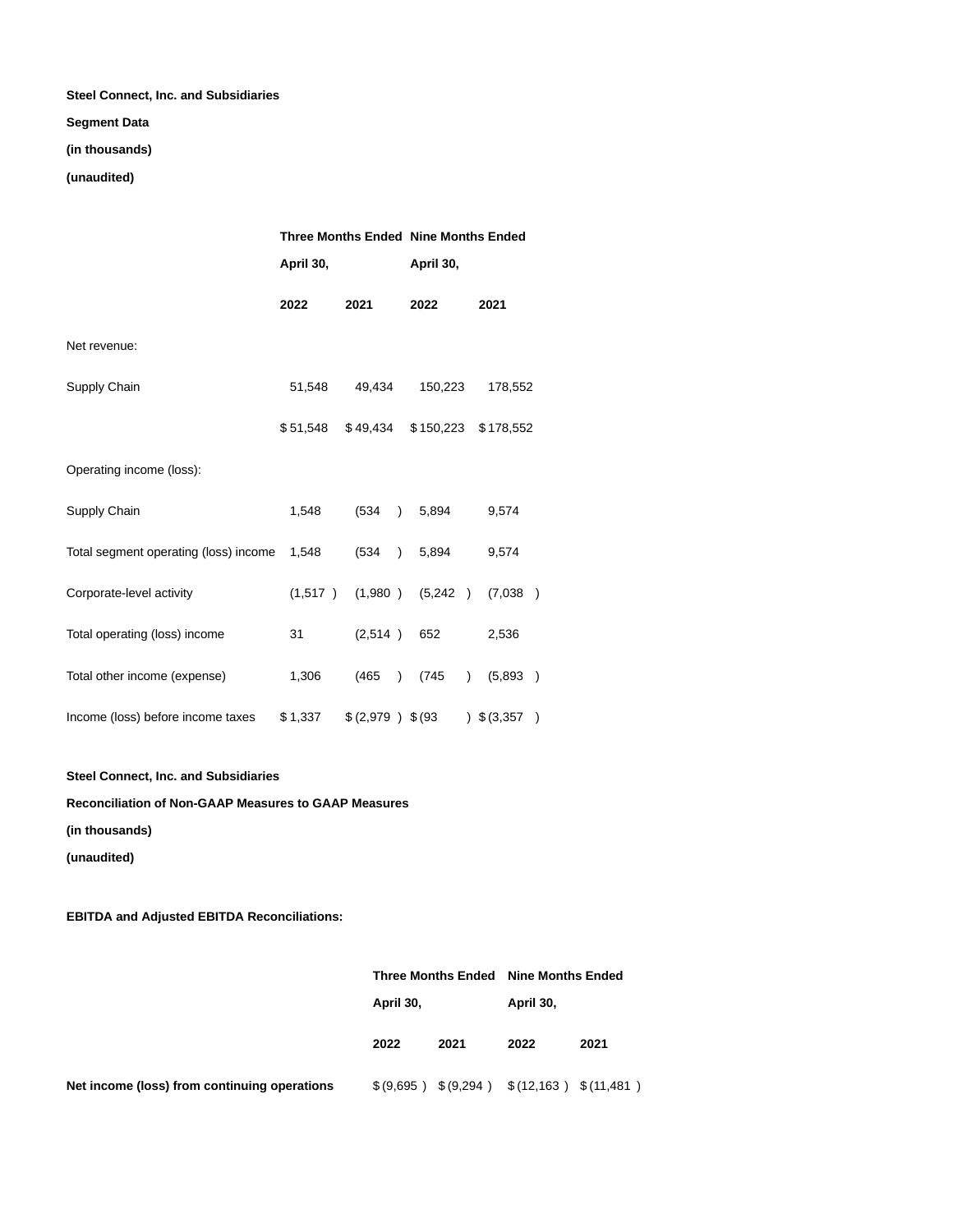| Interest income                                          | (3)                 | $\lambda$ | (1)      |          | $\mathcal{E}$ | (9)                                  | $\mathcal{E}$ | (10)                  | $\lambda$              |
|----------------------------------------------------------|---------------------|-----------|----------|----------|---------------|--------------------------------------|---------------|-----------------------|------------------------|
| Interest expense                                         | 848                 |           | 619      |          |               | 2,359                                |               | 1,913                 |                        |
| Income tax expense                                       | 11,032              |           |          | 6,315    |               | 12,070                               |               | 8,124                 |                        |
| Depreciation                                             | 523                 |           | 803      |          |               | 1,698                                |               | 2,620                 |                        |
| <b>EBITDA</b>                                            | 2,705               |           |          | (1,558)  |               | 3,955                                |               | 1,166                 |                        |
|                                                          |                     |           |          |          |               |                                      |               |                       |                        |
| Strategic consulting and other related professional fees | 163                 |           | 965      |          |               | 509                                  |               | 1,130                 |                        |
| Executive severance and employee retention               | 58                  |           |          |          |               | 414                                  |               |                       |                        |
| Restructuring and restructuring-related expense          | 118                 |           |          | (300)    | $\mathcal{E}$ | 974                                  |               | 918                   |                        |
| Share-based compensation                                 | 111                 |           | 97       |          |               | 519                                  |               | 443                   |                        |
| Loss on sale of long-lived assets                        | 2                   |           | 36       |          |               | 3                                    |               | (3)                   | $\mathcal{C}^{\prime}$ |
| Unrealized foreign exchange losses, net                  | (2, 127)            |           | 410      |          |               | (2,931)                              | $\lambda$     | 5,183                 |                        |
| Other non-cash (gains) losses, net                       | (92)                | $\lambda$ | (28)     |          | $\mathcal{E}$ | (125)                                | $\lambda$     | (38)                  | $\mathcal{E}$          |
| Adjustments related to certain tax liabilities           |                     |           |          |          |               |                                      |               |                       |                        |
| <b>Adjusted EBITDA</b>                                   | \$938               |           | \$ (378) |          | $\lambda$     | \$3,318                              |               | \$8,799               |                        |
|                                                          |                     |           |          |          |               |                                      |               |                       |                        |
| Net revenue                                              | \$51,548            |           |          | \$49,434 |               | \$150,223                            |               | \$178,552             |                        |
| <b>Adjusted EBITDA margin</b>                            | 1.8                 |           | % (0.8   |          |               | $\frac{9}{6}$ 2.2                    |               | % 4.9                 | %                      |
| Free Cash Flow Reconciliation:                           |                     |           |          |          |               |                                      |               |                       |                        |
|                                                          |                     |           |          |          |               | Three Months Ended Nine Months Ended |               |                       |                        |
|                                                          |                     | April 30, |          |          | April 30,     |                                      |               |                       |                        |
|                                                          | 2022                |           | 2021     |          |               | 2022                                 |               | 2021                  |                        |
| Net cash used in operating activities                    | $$(2,544)$ \$5,285  |           |          |          |               |                                      |               | $$(5,267)$ $$(4,963)$ |                        |
| Additions to property and equipment                      | (316)               |           | (220)    |          |               | (1, 142)                             |               | (902)                 | $\rightarrow$          |
| Free cash flow                                           | $$(2,860)$ $$5,065$ |           |          |          |               |                                      |               |                       |                        |

**Net Debt Reconciliation:**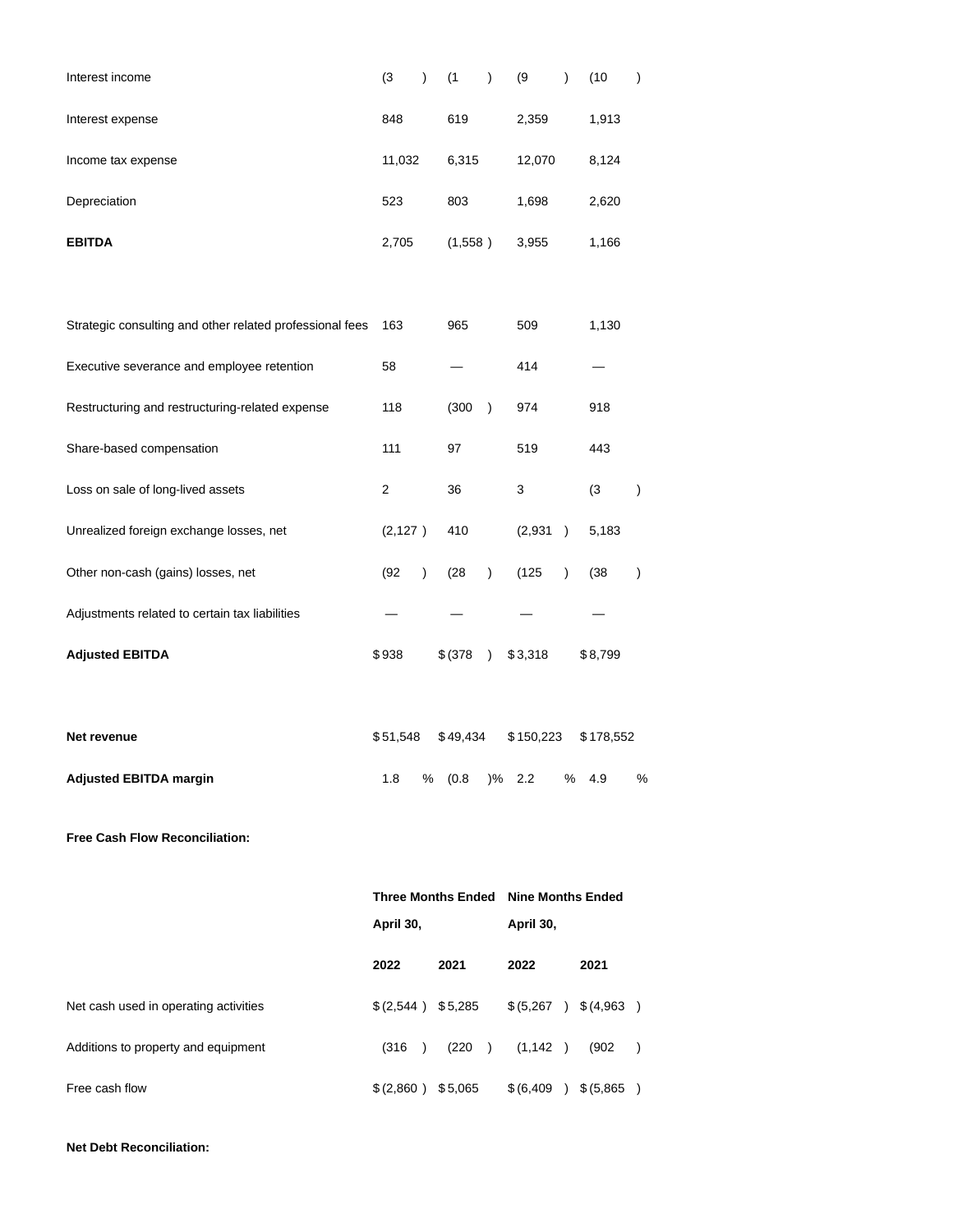|                                          | April 30,<br>2022       | <b>July 31,</b><br>2021 |
|------------------------------------------|-------------------------|-------------------------|
| Total debt, net                          | \$10,481                | \$9,147                 |
| Unamortized discounts and issuance costs | 4,459                   | 5,793                   |
| Cash and cash equivalents                | (49, 914)               | (58, 117)               |
| Net debt                                 | $$(34,974)$ $$(43,177)$ |                         |

#### **Note Regarding Use of Non-GAAP Financial Measurements**

In addition to the financial measures prepared in accordance with generally accepted accounting principles, the Company uses EBITDA, Adjusted EBITDA, Free Cash Flow and Net Debt, all of which are non-GAAP financial measures, to assess its performance. EBITDA represents earnings (loss) from continuing operations before interest income, interest expense, income tax expense, depreciation and amortization of intangible assets. We define Adjusted EBITDA as net income (loss) from continuing operations excluding net charges related to interest income, interest expense, income tax expense, depreciation, amortization of intangible assets, strategic consulting and other related professional fees, executive severance and employee retention, restructuring and restructuring-related expense, share-based compensation, (gain) loss on sale of long-lived assets, impairment of long-lived assets, impairment of goodwill, unrealized foreign exchange (gains) losses, net, other non-cash (gains) losses, net, and adjustments related to certain tax liabilities. The Company defines Free Cash Flow as net cash provided by (used in) operating activities less additions to property and equipment, and defines Net Debt as the sum of total debt, excluding reductions for unamortized discounts and issuance costs, less cash and cash equivalents.

We believe that providing these non-GAAP measurements to investors is useful, as these measures provide important supplemental information of our performance to investors and permit investors and management to evaluate the operating performance of our business. These measures provide useful supplemental information to management and investors regarding our operating results as they exclude certain items whose fluctuation from period-to-period do not necessarily correspond to changes in the operating results of our business. We use EBITDA and Adjusted EBITDA in internal forecasts and models when establishing internal operating budgets, supplementing the financial results and forecasts reported to our Board of Directors, determining a component of certain incentive compensation for executive officers and other key employees based on operating performance, determining compliance with certain covenants in the Company's credit facilities, and evaluating short-term and long-term operating trends in our core business segments. We use Free Cash Flow to conduct and evaluate our business because, although it is similar to cash flow from operations, we believe it is a useful measure of cash flows since purchases of property and equipment are a necessary component of ongoing operations, and similar to the use of Net Debt, assists management with its capital planning and financing considerations.

We believe that these non-GAAP financial measures assist in providing an enhanced understanding of our underlying operational measures to manage our core businesses, to evaluate performance compared to prior periods and the marketplace, and to establish operational goals. Further, we believe that these non-GAAP financial adjustments are useful to investors because they allow investors to evaluate the effectiveness of the methodology and information used by management in our financial and operational decision-making. These non-GAAP financial measures should not be considered in isolation or as a substitute for financial information provided in accordance with U.S. GAAP. These non-GAAP financial measures may not be computed in the same manner as similarly titled measures used by other companies.

Some of the limitations of EBITDA and Adjusted EBITDA include:

- EBITDA and Adjusted EBITDA do not reflect changes in, or cash requirements for, our working capital needs;
- EBITDA and Adjusted EBITDA do not reflect our interest expense, or the cash requirements necessary to service interest or principal payments, on our debt;
- EBITDA and Adjusted EBITDA do not reflect our tax expense or the cash requirements to pay our taxes;
- EBITDA and Adjusted EBITDA do not reflect historical capital expenditures or future requirements for capital expenditures or contractual commitments;
- although depreciation and amortization are non-cash charges, the assets being depreciated and amortized will often have to be replaced in the future, and EBITDA and Adjusted EBITDA do not reflect any cash requirements for such replacements; and
- other companies in our industry may calculate EBITDA and Adjusted EBITDA differently, limiting their usefulness as comparative measures.

In addition, Net Debt assumes the Company's cash and cash equivalents can be used to reduce outstanding debt without restriction, while Free Cash Flow has limitations due to the fact that it does not represent the residual cash flow available for discretionary expenditures and excludes the Company's remaining investing activities and financing activities, including the requirement for principal payments on the Company's outstanding indebtedness.

See reconciliations of these non-GAAP measures to the most directly comparable GAAP measures included in the financial tables of this release.

### **Net Operating Loss Carryforwards**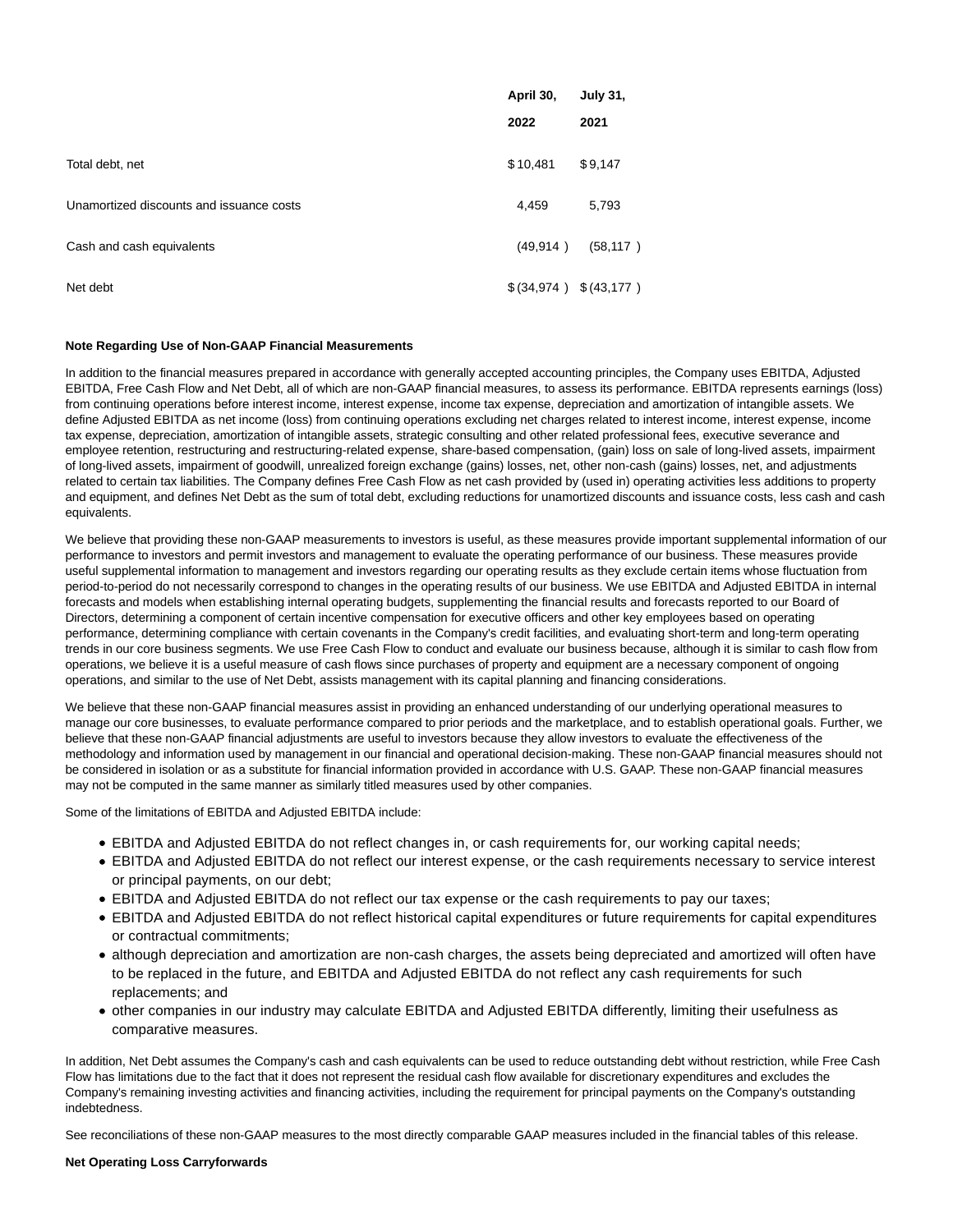The Company's Restated Certificate of Incorporation (the "Protective Amendment") and Amended Tax Benefits Preservation Plan (the "Tax Plan") includes provisions designed to protect the tax benefits of the Company's net operating loss carryforwards by preventing certain transfers of our securities that could result in an "ownership change" (as defined under Section 382 of the Internal Revenue Code). The Protective Amendment generally restricts any direct or indirect transfer if the effect would be to (i) increase the direct, indirect or constructive ownership of any stockholder from less than 4.99 percent to 4.99 percent or more of the shares of common stock then outstanding or (ii) increase the direct, indirect or constructive ownership of any stockholder owning or deemed to own 4.99 percent or more of the shares of common stock then outstanding. Pursuant to the Protective Amendment, any direct or indirect transfer attempted in violation of the Protective Amendment would be void as of the date of the prohibited transfer as to the purported transferee (or, in the case of an indirect transfer, the ownership of the direct owner of the shares would terminate simultaneously with the transfer), and the purported transferee (or in the case of any indirect transfer, the direct owner) would not be recognized as the owner of the shares owned in violation of the Protective Amendment (the "excess stock") for any purpose, including for purposes of voting and receiving dividends or other distributions in respect of such shares, or in the case of options, receiving shares in respect of their exercise. Pursuant to the Tax Plan and subject to certain exceptions, if a stockholder (or group) becomes a 4.99-percent stockholder after adoption of the Tax Plan, certain rights attached to each outstanding share of our common stock would generally become exercisable and entitle stockholders (other than the new 4.99-percent stockholder or group) to purchase additional shares of the Company at a significant discount, resulting in substantial dilution in the economic interest and voting power of the new 4.99-percent stockholder (or group). In addition, under certain circumstances in which the Company is acquired in a merger or other business combination after an non-exempt stockholder (or group) becomes a new 4.99-percent stockholder, each holder of a right (other than the new 4.99-percent stockholder or group) would then be entitled to purchase shares of the acquiring company's common stock at a discount. For further discussion of the Company's tax benefits preservation plan, please see the Company's filings with the SEC.

### **Forward-Looking Statements**

This release contains forward-looking statements within the meaning of the Private Securities Litigation Reform Act of 1995. Statements in this release that are not historical facts are hereby identified as "forward-looking statements" for the purpose of the safe harbor provided by Section 27A of the Securities Act of 1933, as amended, and Section 21E of the Securities Exchange Act of 1934, as amended. This release contains forward-looking statements pertaining to, but not limited to, information with respect to a proposed transaction between the Company and Steel Holdings. All statements other than statements of historical fact, including without limitation, those with respect to the Company's goals, plans, expectations and strategies set forth herein are forward-looking statements. The following important factors and uncertainties, among others, could cause actual results to differ materially from those described in these forward-looking statements: challenges and risks arising from the disposition of IWCO Direct, including our reliance on the Supply Chain segment as our sole business; changes in our relationships with significant clients; fluctuations in demand for our products and services; our ability to achieve and sustain operating profitability; demand variability from clients without minimum purchase requirements; general economic conditions and public health crises (such as the ongoing COVID-19 pandemic); intense competition in our business; risks relating to impairment, misappropriation, theft and credit-related issues with respect to funds held for the Company's clients; our ability to maintain adequate inventory levels; our ability to raise or access capital in the future; difficulties increasing operating efficiencies and effecting cost savings; loss of essential employees or an inability to recruit and retain personnel; the Company's ability to execute on its business strategy and to achieve anticipated synergies and benefits from business acquisitions; risks inherent with conducting international operations, including our operations in Mainland China; the risk of damage, misappropriation or loss of the physical or intellectual property of the Company's clients; increased competition and technological changes in the markets in which the Company competes; disruptions in or breaches of our technology systems; failure to settle disputes and litigation on terms favorable to the Company; the Company's ability to preserve and monetize its net operating losses; changes in tax rates, laws or regulations; failure to maintain compliance with Nasdaq's continued listing requirements; potential conflicts of interest arising from members of our board of directors' interests in Steel Holdings and its affiliates; the Company's ability to consummate the Merger with Steel Holdings; and potential adverse effects from changes in interest rates and the phase-out of LIBOR. For a detailed discussion of cautionary statements and risks that may affect the Company's future results of operations and financial results, please refer to the Company's filings with the SEC, including, but not limited to, the risk factors in the Company's Quarterly Report on Form 10-Q filed with the SEC on June 14, 2022. These filings are available on the Company's Investor Relations website under the "SEC Filings" tab.

All forward-looking statements are necessarily only estimates of future results, and there can be no assurance that actual results will not differ materially from expectations, and, therefore, you are cautioned not to place undue reliance on such statements. Further, any forward-looking statement speaks only as of the date on which it is made, and we undertake no obligation to update any forward-looking statement to reflect events or circumstances after the date on which the statement is made or to reflect the occurrence of unanticipated events.

#### **Additional Information and Where to Find It**

This communication may be deemed to be solicitation material in respect of the proposed acquisition of Steel Connect by Steel Holdings and their respective affiliates. In connection with the proposed merger, Steel Connect will file with the SEC and furnish to Steel Connect's stockholders a proxy statement and other relevant documents. This communication does not constitute a solicitation of any vote or approval. **BEFORE MAKING ANY VOTING DECISION, STEEL CONNECT'S STOCKHOLDERS ARE URGED TO READ THE PROXY STATEMENT IN ITS ENTIRETY WHEN IT BECOMES AVAILABLE AND ANY OTHER DOCUMENTS TO BE FILED WITH THE SEC IN CONNECTION WITH THE PROPOSED MERGER OR INCORPORATED BY REFERENCE IN THE PROXY STATEMENT BECAUSE THEY WILL CONTAIN IMPORTANT INFORMATION ABOUT THE PROPOSED MERGER.**

Investors will be able to obtain a free copy of the proxy statement, when available, and other relevant documents filed by Steel Connect with the SEC at the SEC's website at [www.sec.gov.](https://cts.businesswire.com/ct/CT?id=smartlink&url=http%3A%2F%2Fwww.sec.gov&esheet=52748600&newsitemid=20220613005822&lan=en-US&anchor=www.sec.gov&index=1&md5=9248a34378a1719da779b7a4d0ee925c) In addition, investors may obtain a free copy of the proxy statement, when available, and other relevant documents from Steel Connect's website at [www.steelconnectinc.com o](https://cts.businesswire.com/ct/CT?id=smartlink&url=http%3A%2F%2Fwww.steelconnectinc.com&esheet=52748600&newsitemid=20220613005822&lan=en-US&anchor=www.steelconnectinc.com&index=2&md5=68e5dc9f10d897306674af17cf447e40)r by directing a request to Steel Connect, Inc., Attn: Chief Financial Officer, 2000 Midway Lane, Smyrna, Tennessee 37167 or by calling (914) 461-1276.

#### **Participants in the Solicitation**

Steel Connect and its directors, executive officers and certain other members of management and employees of Steel Connect may be deemed to be "participants" in the solicitation of proxies from the stockholders of Steel Connect in connection with the proposed merger. Information regarding the interests of the persons who may, under the rules of the SEC, be considered participants in the solicitation of the stockholders of Steel Connect in connection with the proposed merger, which may be different than those of Steel Connect's stockholders generally, will be set forth in the proxy statement and the other relevant documents to be filed with the SEC. Stockholders can find information about Steel Connect and its directors and executive officers and their ownership of Steel Connect's Common Stock in Steel Connect's Annual Report on Form 10-K, filed with the SEC on October 29, 2021, and amended on November 30, 2021, and additional information about the ownership of Steel Connect's Common Stock by Steel